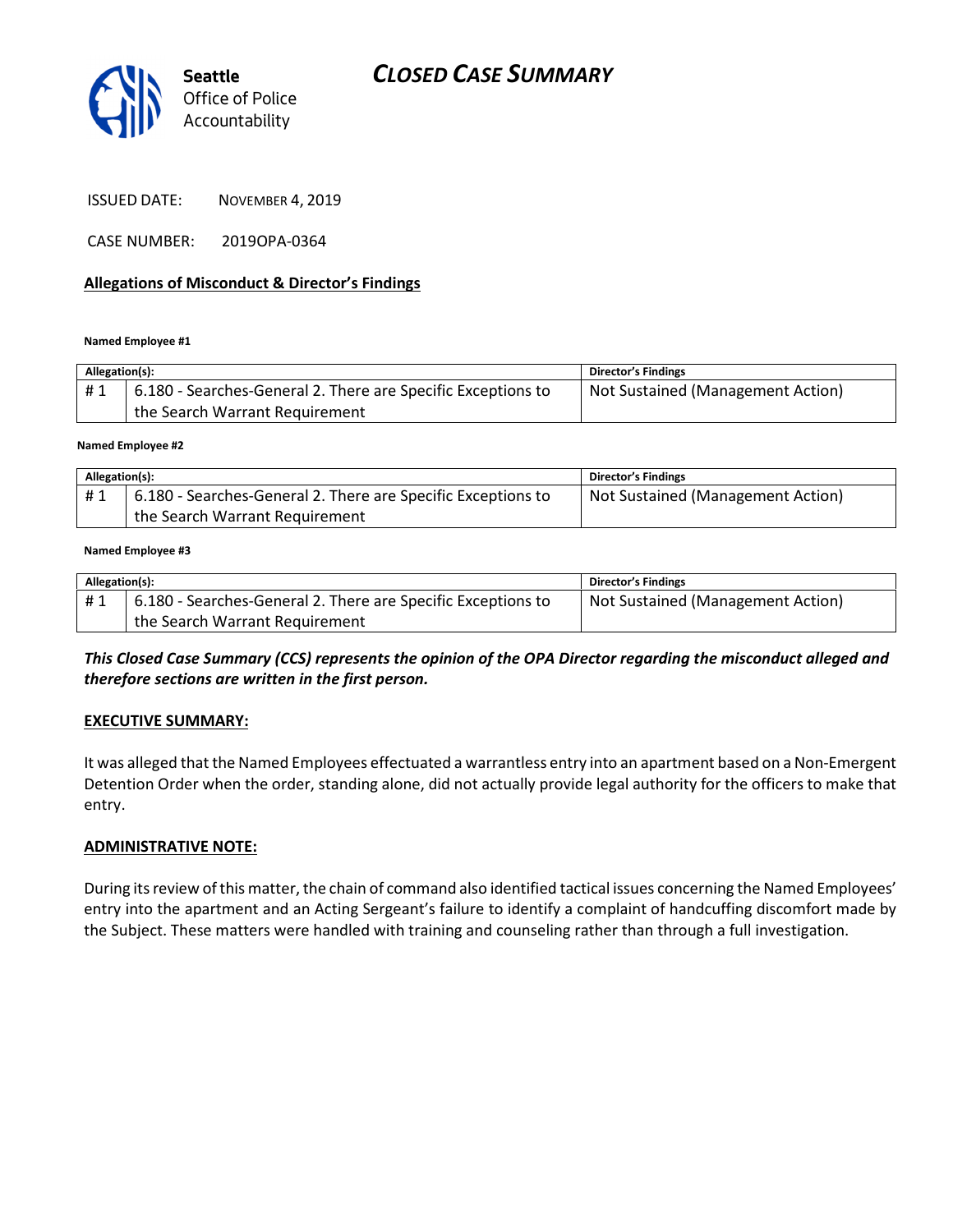

## CLOSE CASE SUMMARY

OPA CASE NUMBER: 2019OPA-0364

#### ANALYSIS AND CONCLUSIONS:

#### Named Employee #1 - Allegations #1 6.180 - Searches-General 2. There are Specific Exceptions to the Search Warrant Requirement

The Named Employees were dispatched to the Subject's residence to assist Designated Crisis Responders (DCRs) with effectuating a detention pursuant to a Non-Emergent Detention Order. When the officers arrived, the DCRs presented the officers with the order. The DCRs further communicated that, earlier that day, the Subject acted aggressively and in a threatening manner towards them. The officers were also informed by the DCRs that the Subject was not taking his prescribed medication. The call report indicated that it was unknown whether the Subject had access to weapons. Moreover, there is no indication from the call or from the Body Worn Video (BWV) that there was any evidence suggesting that the Subject was suicidal.

Based on the information they received from the DCRs and given the order, the Named Employees determined that they would make entry into the residence. The BWV captured the officers' discussions prior to entry, as well as the entry itself and the taking of the Subject into custody. The BWV showed that, prior to making entry, Named Employee #3 (NE#3) clarified with one of the DCRs what the Subject had "done." The DCR told NE#3 that the Subject went to an appointment and terrified staff, causing them to call the police. However, the Subject left the office before police could arrive. The DCR stated that the Subject suffered from bi-polar disorder with manic/paranoid states. The DCR told NE#3 that the Subject's psychosis was growing worse.

NE#3 debriefed the information received from the DCRs with the other Named Employees. They decided to make entry and, after further conferring with the DCRs, determined that they would immediately place the Subject into handcuffs. Prior to doing so, NE#3 questioned whether they could enter the residence if the Subject said that he was not going to come out. Named Employee #2 (NE#2) stated that they could go inside because the DCRs were entering and the officers were just following the DCRs inside.

A building employee used a key to gain access to the residence and the Named Employees entered. The Subject told them to leave; however, the Named Employees did not do so. They went hands-on, handcuffed the Subject, and took him into custody. The Subject was later transported to a hospital for a mental health evaluation.

This incident was reviewed by the Named Employees' chain of command. During that review, a Lieutenant identified that the Named Employees' entry into the residence based on the order may have been improper. The Lieutenant made an OPA referral and this investigation ensued.

SPD Policy 16.110-PRO-3 references the procedure for taking a subject into custody based on a verbal or written order. The policy incorporates by reference SPD Policy 16.110-POL-5(8), which states that: "A court order for detention or verbal order from a DCR does not grant legal authority to enter a constitutionally protected area. An order may add to the overall exigency of an incident but should not be used as the only motivator to force entry into a protected area."

From a review of the BWV, it seemed that, as a general matter, the Named Employees were confused as to the scope of the order. While NE#3 stated that if the Subject did not leave the residence, they were unable to enter, NE#2 believed the contrary. Ultimately, NE#3 was correct that the order did not, by itself, allow them to enter the residence to take the Subject into custody. That being said, the officers could still have entered if they were able to demonstrate the presence of exigency or community caretaking. In their paperwork, the officers referenced community caretaking; however, they did not clearly articulate what imminent danger the Subject presented.